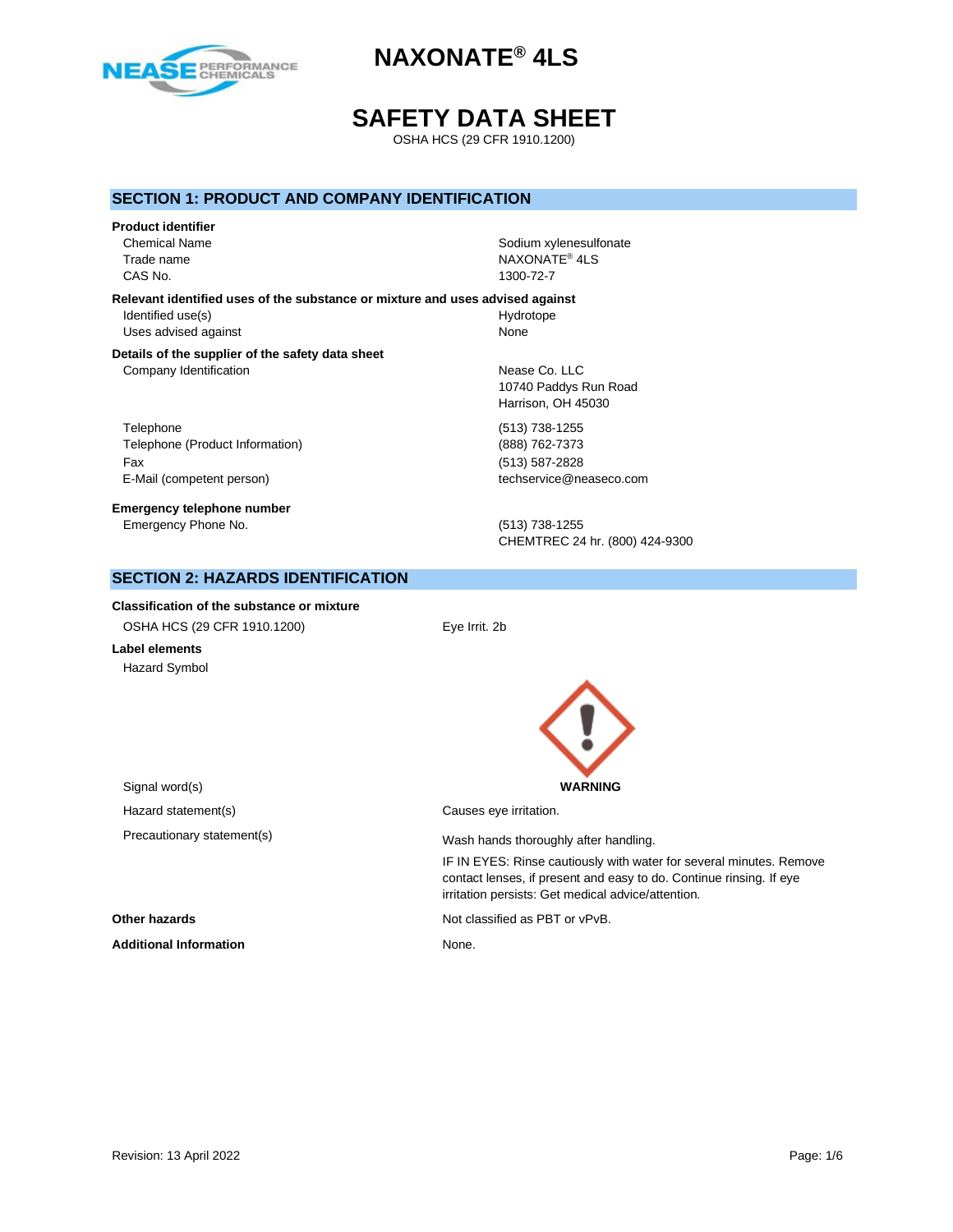

## **SECTION 3: COMPOSITION/INFORMATION ON INGREDIENTS**

| Hazardous ingredient(s) | $%$ W/W | CAS No.   | Hazard statement(s)    |
|-------------------------|---------|-----------|------------------------|
| Sodium xylenesulfonate  | $>40\%$ | 1300-72-7 | Causes eye irritation. |
| Sodium sulfate          | $2\%$   | 7757-82-6 | None                   |
| Water                   | $<60\%$ | 7732-18-5 | None                   |

**Additional Information -** None

## **SECTION 4: FIRST AID MEASURES**



#### **Description of first aid measures**

| Inhalation                                                                    | Remove to fresh air and keep at rest in a position comfortable for breathing.<br>If breathing is laboured, administer oxygen. If breathing has stopped, apply<br>artificial respiration.                           |
|-------------------------------------------------------------------------------|--------------------------------------------------------------------------------------------------------------------------------------------------------------------------------------------------------------------|
| <b>Skin Contact</b>                                                           | Wash affected skin with plenty of water. Continue to wash the affected area<br>for at least 15 minutes.                                                                                                            |
| Eye Contact                                                                   | Immediately flush eyes for at least 15 minutes. Hold eye open and rinse<br>slowly and gently with water. Continue rinsing. Seek medical treatment when<br>anyone has symptoms apparently due to contact with eyes. |
| Ingestion                                                                     | Drink two glasses of water. Call a physician. If swallowed, and the victim is<br>conscious and alert, induce vomiting immediately, as directed by medical<br>personnel.                                            |
| Most important symptoms and effects, both<br>acute and delayed                | None                                                                                                                                                                                                               |
| Indication of any immediate medical attention<br>and special treatment needed | None                                                                                                                                                                                                               |

## **SECTION 5: FIRE-FIGHTING MEASURES**

| <b>Extinguishing media</b>                                       |                                                                                                          |
|------------------------------------------------------------------|----------------------------------------------------------------------------------------------------------|
| -Suitable Extinguishing Media<br>-Unsuitable Extinguishing Media | Extinguish with waterspray, dry chemical, sand or carbon dioxide.<br>None anticipated.                   |
| Special hazards arising from the substance or<br>mixture         | None anticipated.                                                                                        |
| <b>Advice for fire-fighters</b>                                  | Fire fighters should wear complete protective clothing including self-<br>contained breathing apparatus. |

## **SECTION 6: ACCIDENTAL RELEASE MEASURES**

| Personal precautions, protective equipment<br>and emergency procedures | Put on protective equipment before entering danger area.                                                                                                                                                         |
|------------------------------------------------------------------------|------------------------------------------------------------------------------------------------------------------------------------------------------------------------------------------------------------------|
| <b>Environmental precautions</b>                                       | Do not allow to enter drains, sewers or watercourses.                                                                                                                                                            |
| Methods and material for containment and<br>cleaning up                | Contain spillages with sand, earth or any suitable adsorbent material.<br>Transfer to a container for disposal or recovery. Wash the spillage area with<br>water. If possible prevent water running into sewers. |
| Reference to other sections<br><b>Additional Information</b>           | None<br>None                                                                                                                                                                                                     |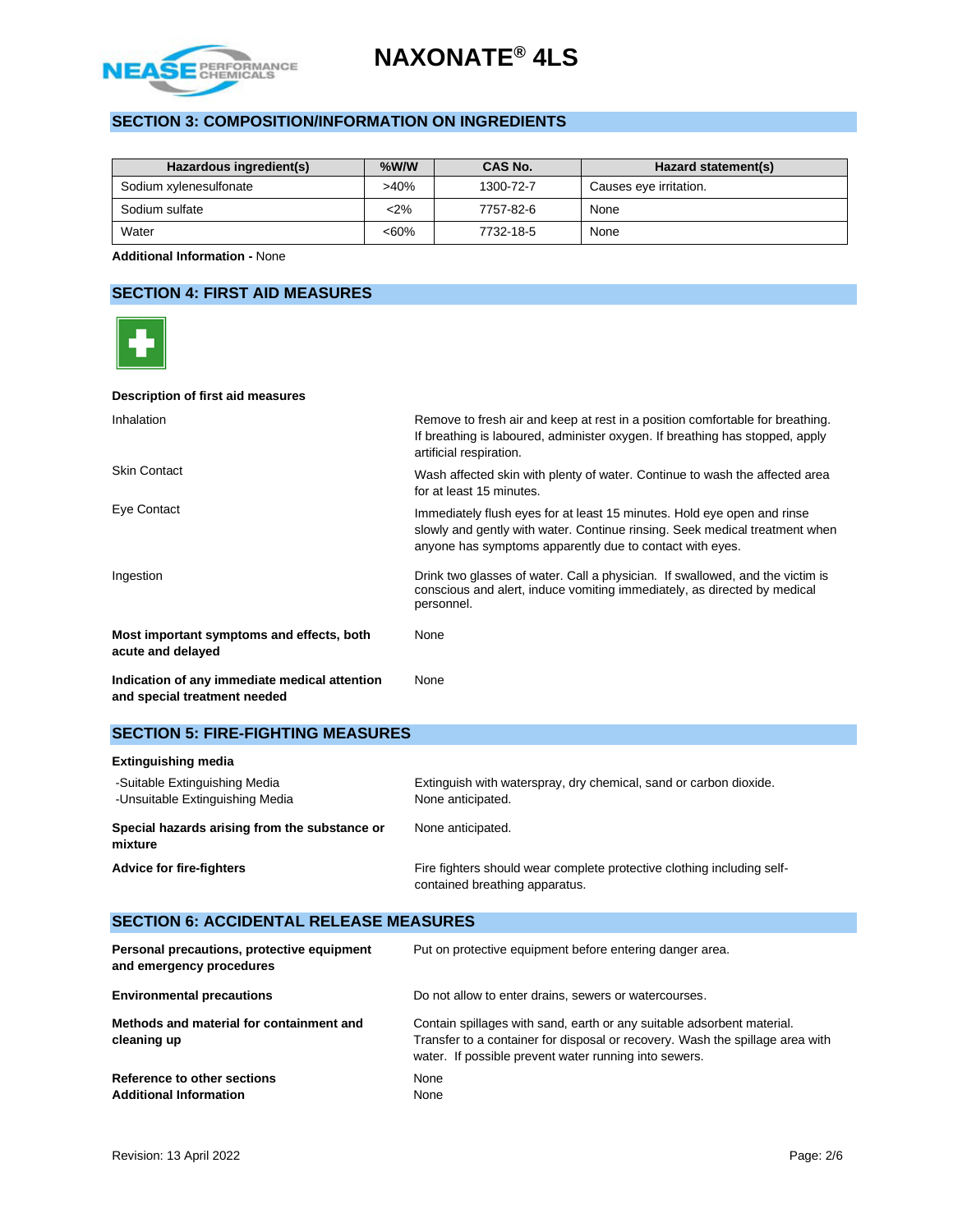

| <b>SECTION 7: HANDLING AND STORAGE</b>                       |                                                                                                                                                                                                                          |
|--------------------------------------------------------------|--------------------------------------------------------------------------------------------------------------------------------------------------------------------------------------------------------------------------|
| <b>Precautions for safe handling</b>                         | Do not get in eyes.                                                                                                                                                                                                      |
| Conditions for safe storage, including any incompatibilities |                                                                                                                                                                                                                          |
| -Storage Temperature                                         | Store at room temperature. Prevent from freezing. This product should be<br>stored at a temperature greater than: $10^{\circ}$ C (50 $^{\circ}$ F). The product will<br>precipitated at $0^{\circ}$ C (32 $^{\circ}$ F). |
| -Incompatible materials                                      | Keep away from oxidising agents. Keep container tightly closed and dry.                                                                                                                                                  |
| Specific end use(s)                                          | Hydrotope                                                                                                                                                                                                                |

### **SECTION 8: EXPOSURE CONTROLS/PERSONAL PROTECTION**

#### **Control parameters**

#### **Occupational exposure limits**

|                                                           |         |            | LTEL (8 hr TWA ppm) | STEL (ppm)             |                                                                     |       |
|-----------------------------------------------------------|---------|------------|---------------------|------------------------|---------------------------------------------------------------------|-------|
| <b>SUBSTANCE.</b>                                         | CAS No. | PEL (OSHA) | <b>TLV (ACGIH)</b>  | PEL (OSHA)             | <b>TLV (ACGIH)</b>                                                  | Note: |
| None                                                      | -----   | ------     | -------             | -------                | --------                                                            | ----- |
| Recommended monitoring method<br><b>Exposure controls</b> |         |            | None                |                        |                                                                     |       |
| Appropriate engineering controls                          |         |            |                     | Not normally required. |                                                                     |       |
| <b>Personal protection equipment</b>                      |         |            |                     |                        |                                                                     |       |
| Eye/face protection                                       |         |            |                     |                        | Wear protective eye glasses for protection against liquid splashes. |       |
| Skin protection (Hand protection/ Other)                  |         |            | rubber).            |                        | The following to be used as necessary: Gloves (Neoprene or Natural  |       |
| Respiratory protection                                    |         |            |                     |                        | No personal respiratory protective equipment normally required.     |       |
| Thermal hazards                                           |         |            |                     |                        | Use gloves with insulation for thermal protection, when needed.     |       |
| <b>Environmental Exposure Controls</b>                    |         |            |                     |                        | Do not allow to enter drains, sewers or watercourses.               |       |
| <b>SECTION 9: PHYSICAL AND CHEMICAL PROPERTIES</b>        |         |            |                     |                        |                                                                     |       |
| Information on basic physical and chemical properties     |         |            |                     |                        |                                                                     |       |

Appearance Liquid<br>
Colour Colour Colour Odour Mild Odour Threshold (ppm) Not available. pH (Value) 7-9 Melting Point (°C) / Freezing Point (°C) 10-15 Boiling point/boiling range (°C): 101 Flash Point (°C)  $>121$  (>250 °F) [Open cup] Evaporation rate  $\leq 1$  (butyl acetate=1).

Colourless to yellowish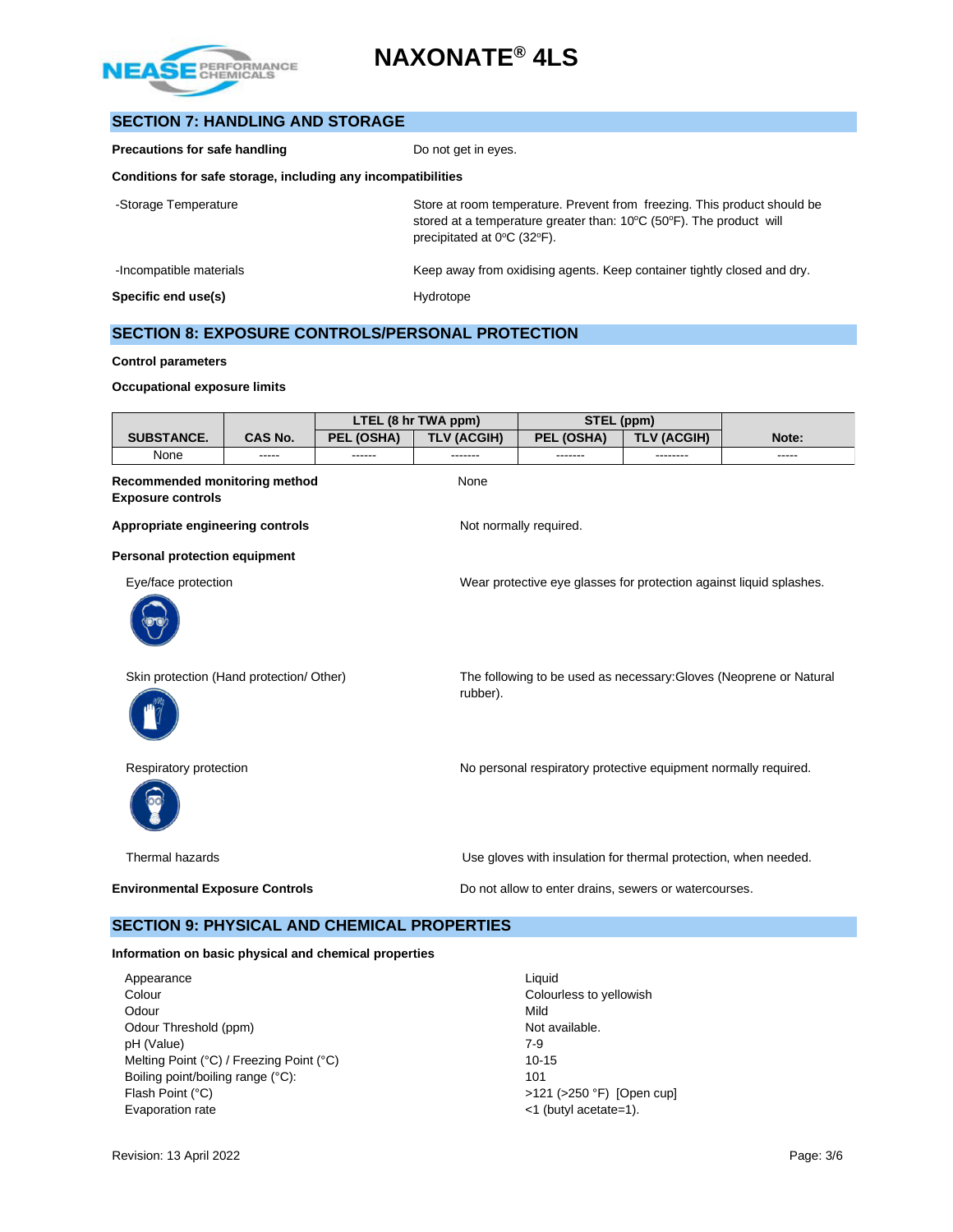

Flammability (solid, gas) Not applicable. Explosive limit ranges **Not available**. Vapour Pressure (Pascal) 2266 (17 mm Hg) Vapour Density (Air=1) <1 Density  $(g/m)$  1.16  $@$  25°C Solubility (Water) **Completely Soluble** Completely Soluble Solubility (Other) Not available. Partition Coefficient (n-Octanol/water) Not available. Auto Ignition Temperature (°C) 490 Decomposition Temperature (°C) Not available. Kinematic Viscosity (cSt) @ 40°C Not available Explosive properties Not explosive. Oxidising properties Not oxidising.

#### **Other information** Not available.

## **SECTION 10: STABILITY AND REACTIVITY**

| Stable under normal conditions.<br>Reactivity |                                                  |
|-----------------------------------------------|--------------------------------------------------|
| <b>Chemical stability</b>                     | Stable.                                          |
| Possibility of hazardous reactions            | None anticipated.                                |
| <b>Conditions to avoid</b>                    | Incompatible materials.                          |
| Incompatible materials                        | Reacts with oxidizers.                           |
| <b>Hazardous Decomposition Product(s)</b>     | Carbon monoxide, Carbon dioxide, Sulphur oxides, |

#### **SECTION 11: TOXICOLOGICAL INFORMATION**

**Exposure routes:** Inhalation**,** Skin Contact**,** Eye Contact

**Substances in preparations / mixtures**

sodium xylenesulphonate (CAS# 1300-72-7):

**Acute toxicity** Oral: LD50 > 16200 mg/kg-bw

| , , , , , , , , , , , , , , , , ,                                 | 5.001                                                                              |
|-------------------------------------------------------------------|------------------------------------------------------------------------------------|
|                                                                   | Dermal: $LD50 > 2000$ mg/kg-bw                                                     |
|                                                                   | Inhalation: $LC50 > 6.41$ mg/l 232 min, rat (By analogy with similar<br>materials) |
| <b>Irritation/Corrosivity</b>                                     | Causes eye irritation.                                                             |
| <b>Sensitization</b> (By analogy with similar materials)          | It is not a skin sensitizer.                                                       |
| <b>Repeated dose toxicity (By analogy with similar materials)</b> | NOAEL: > 763 active ingredient/kg bw/day (in diet for 90 days, in<br>diet, rat)    |
|                                                                   |                                                                                    |

Carcinogenicity (By analogy with similar materials) It is unlikely to present a carcinogenic hazard to man.

| <b>NTP</b> | <b>IARC</b> | <b>ACGIH</b> | <b>OSHA</b> | <b>NIOSH</b> |
|------------|-------------|--------------|-------------|--------------|
| NO.        | No.         | No.          | No.         | No.          |

**Mutagenicity** (By analogy with similar materials) There is no evidence of mutagenic potential.

**Toxicity for reproduction** (By analogy with similar materials) None anticipated

#### **SECTION 12: ECOLOGICAL INFORMATION**

Toxicity - Substances in preparations / mixtures

sodium xylenesulphonate (CAS 1300-72-7) - (By analogy with similar materials):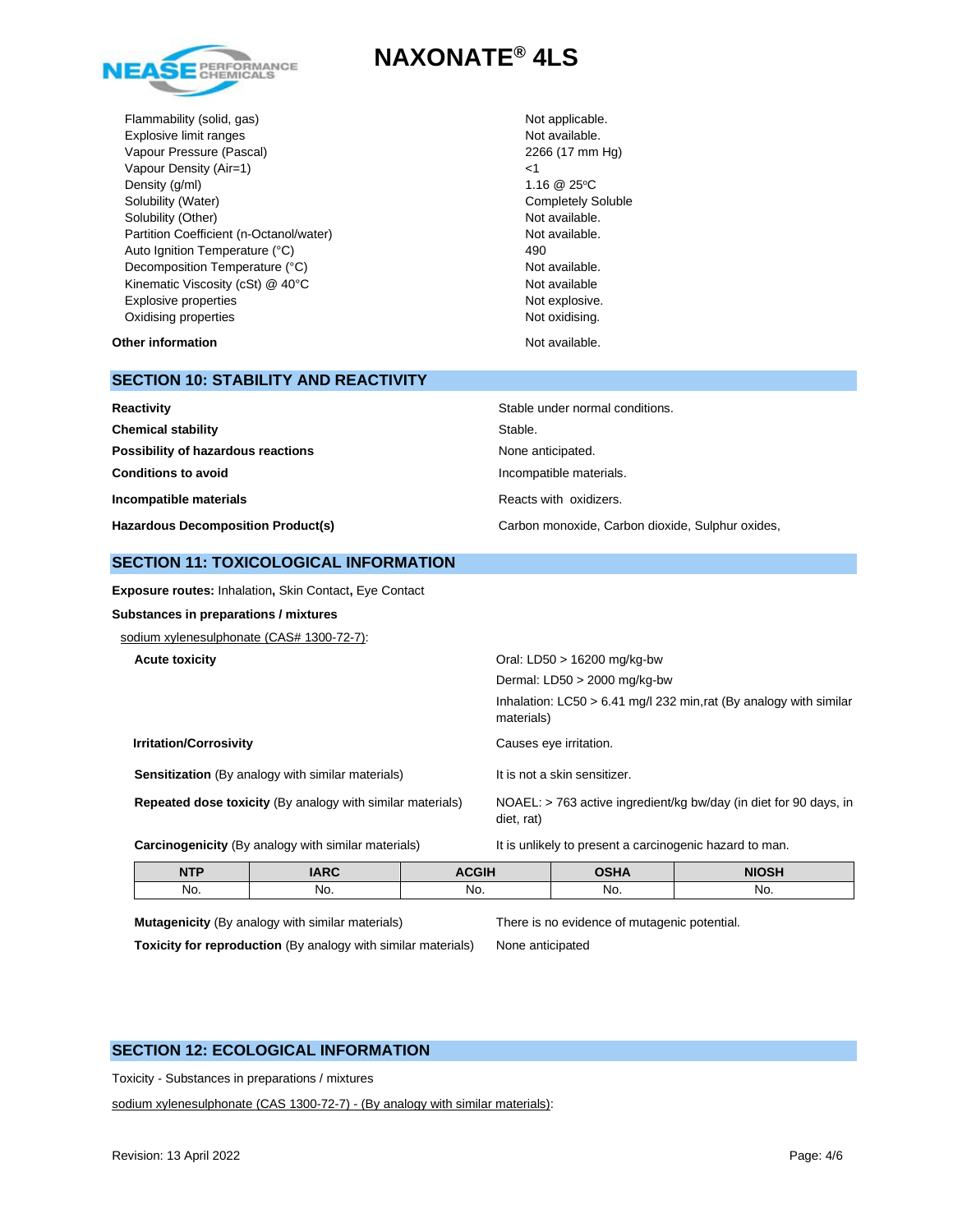

Short term LC50 (96 hour): > 1000 mg/L (*Oncorhynchus mykiss*) (By analogy with similar materials) EC50 (48 hour): >40.3 mg/l (*Daphnia magna,* mobility*)*  EC50 (96 hour): > 230 mg/l (*Pseudokirchnerella subcapitata*) (By analogy with similar materials) Long Term Scientifically unjustified **Persistence and degradability** Readily biodegradable Bioaccumulative potential **Bioaccumulative potential** Not available. **Mobility in soil**<br> **Results of PBT and vPvB assessment** Not classified as PBT or vPvB. **Results of PBT and vPvB assessment Other adverse effects** None known.

### **SECTION 13: DISPOSAL CONSIDERATIONS**

Waste treatment methods **Disposal should be in accordance with local**, state or national legislation. Consult an accredited waste disposal contractor or the local authority for advice.

Additional Information **None known.** None known.

### **SECTION 14: TRANSPORT INFORMATION**

|                              | <b>Land transport</b><br>$(U.S.$ DOT) | Sea transport<br>(IMDG)                   | Air transport<br>(ICAO/IATA) |
|------------------------------|---------------------------------------|-------------------------------------------|------------------------------|
| UN number                    |                                       |                                           |                              |
| <b>Proper Shipping Name</b>  |                                       |                                           |                              |
| Transport hazard class(es)   |                                       |                                           |                              |
| Packing group                |                                       | Not classified as dangerous for transport |                              |
| Hazard label(s)              |                                       |                                           |                              |
| <b>Environmental hazards</b> |                                       |                                           |                              |
| Special precautions for user |                                       |                                           |                              |

**Transport in bulk according to Annex II of MARPOL73/78 and the IBC Code:** 

## **SECTION 15: REGULATORY INFORMATION**

**Safety, health and environmental regulations/legislation specific for the substance or mixture:**

**TSCA (Toxic Substance Control Act) -** Inventory Status**: On active TSCA list Canada Domestic Substance List (DSL)** - Listed

**Designated Hazardous Substances and Reportable Quantities (40 CFR 302.4)**:

| ----<br>----                                                              |  |  |  |
|---------------------------------------------------------------------------|--|--|--|
|                                                                           |  |  |  |
|                                                                           |  |  |  |
| $\Box$ Reactivity<br>$\boxtimes$ Immediate (acute)<br>□ Chronic (delayed) |  |  |  |
|                                                                           |  |  |  |
| CAS No.<br>Typical %wt.                                                   |  |  |  |
| ------<br>-----                                                           |  |  |  |
|                                                                           |  |  |  |

**SARA 302 - Extremely Hazardous Substances(40 CFR 355):**

| .<br>P <sub>1</sub><br>----<br>Name<br>- 21 | <b>CACNIA</b><br>w. | %wt.<br>$\sim$ |
|---------------------------------------------|---------------------|----------------|
| None<br>$\sim$ $\sim$ $\sim$                | -------<br>-------- | -----<br>_____ |

#### **SECTION 16: OTHER INFORMATION**

**The following sections contain revisions or new statements:** N/A